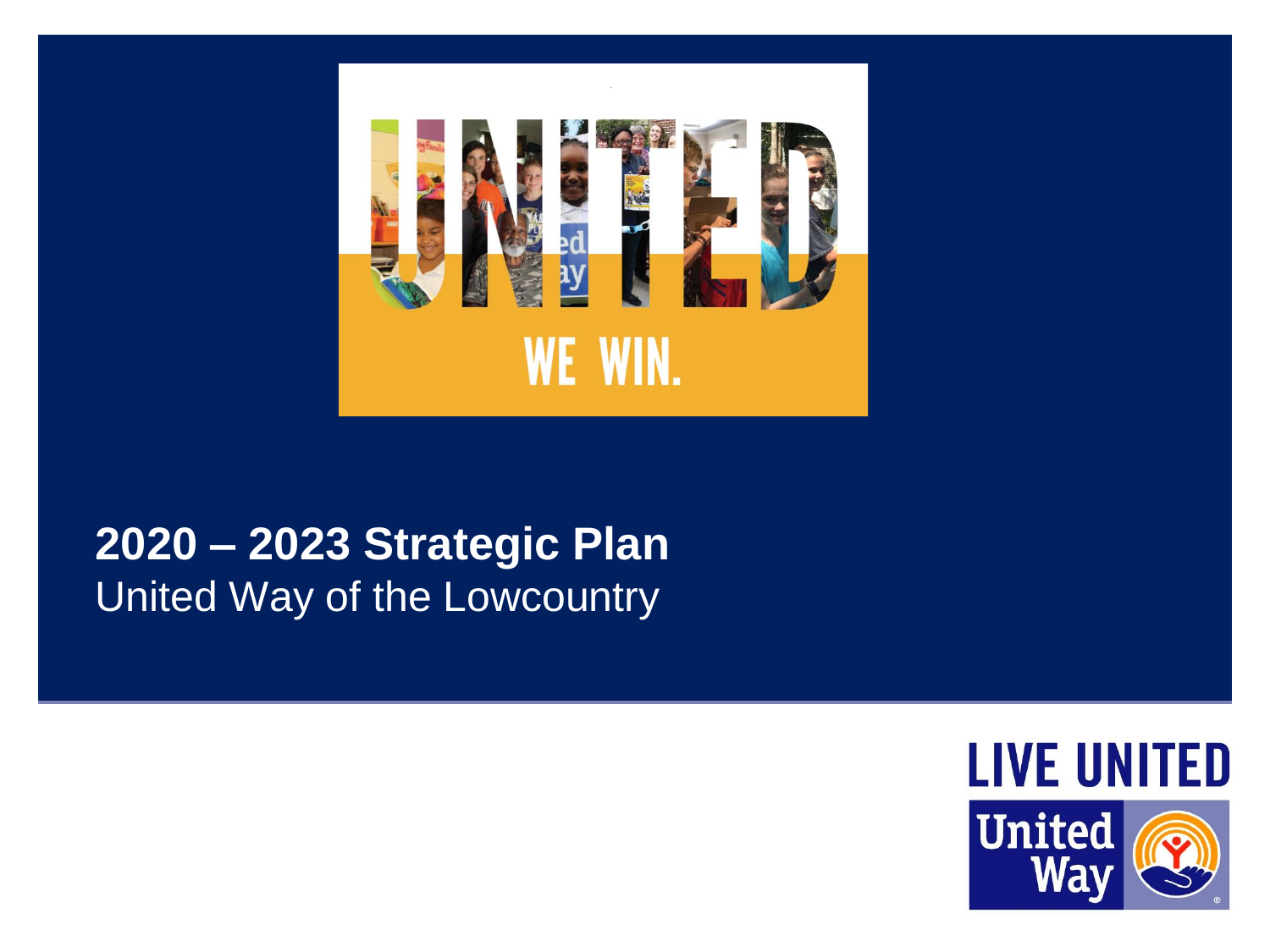Dear Friends,

Since the 1950's, United Way of the Lowcountry has provided leadership in bringing partners together to leverage our collective knowledge and resources in order to solve human problems in Beaufort and Jasper counties. We work closely with people like you to unite our community and improve the lives of our neighbors.

This plan was created to help United Way of the Lowcountry focus on taking bold steps internally and externally to continue our success within the community and to increase our engagement with many of you.

We look forward to finding solutions to tomorrow's challenges in partnership with our supporters, volunteers, and community agencies. We invite you to join us in our quest to LIVE UNITED.

Sincerely,

*Dale Douthat Becky Francis* **President & CEO Board Chair** 

Becky Frances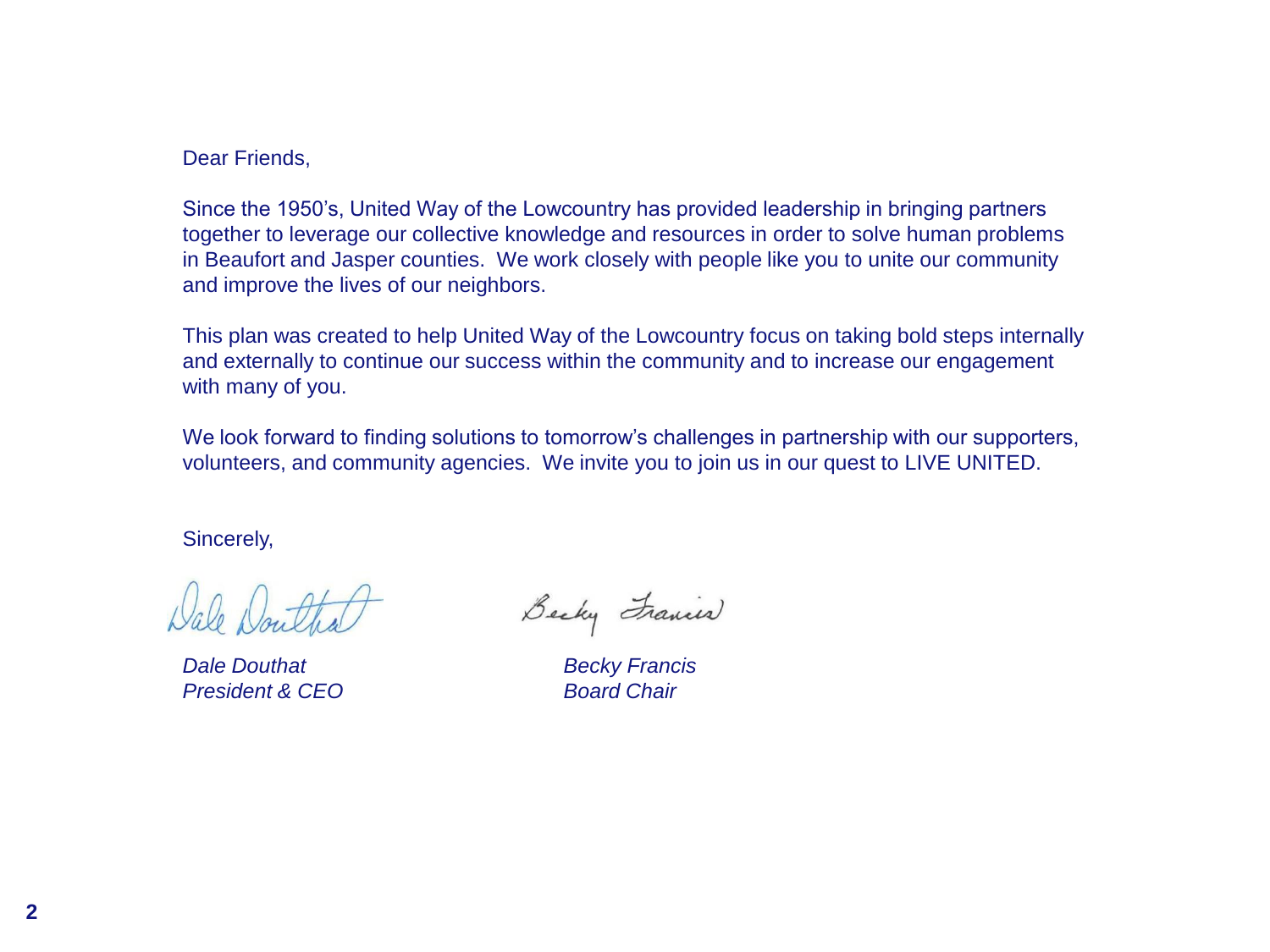# 2020 – 2023 Strategic Plan Focus Areas



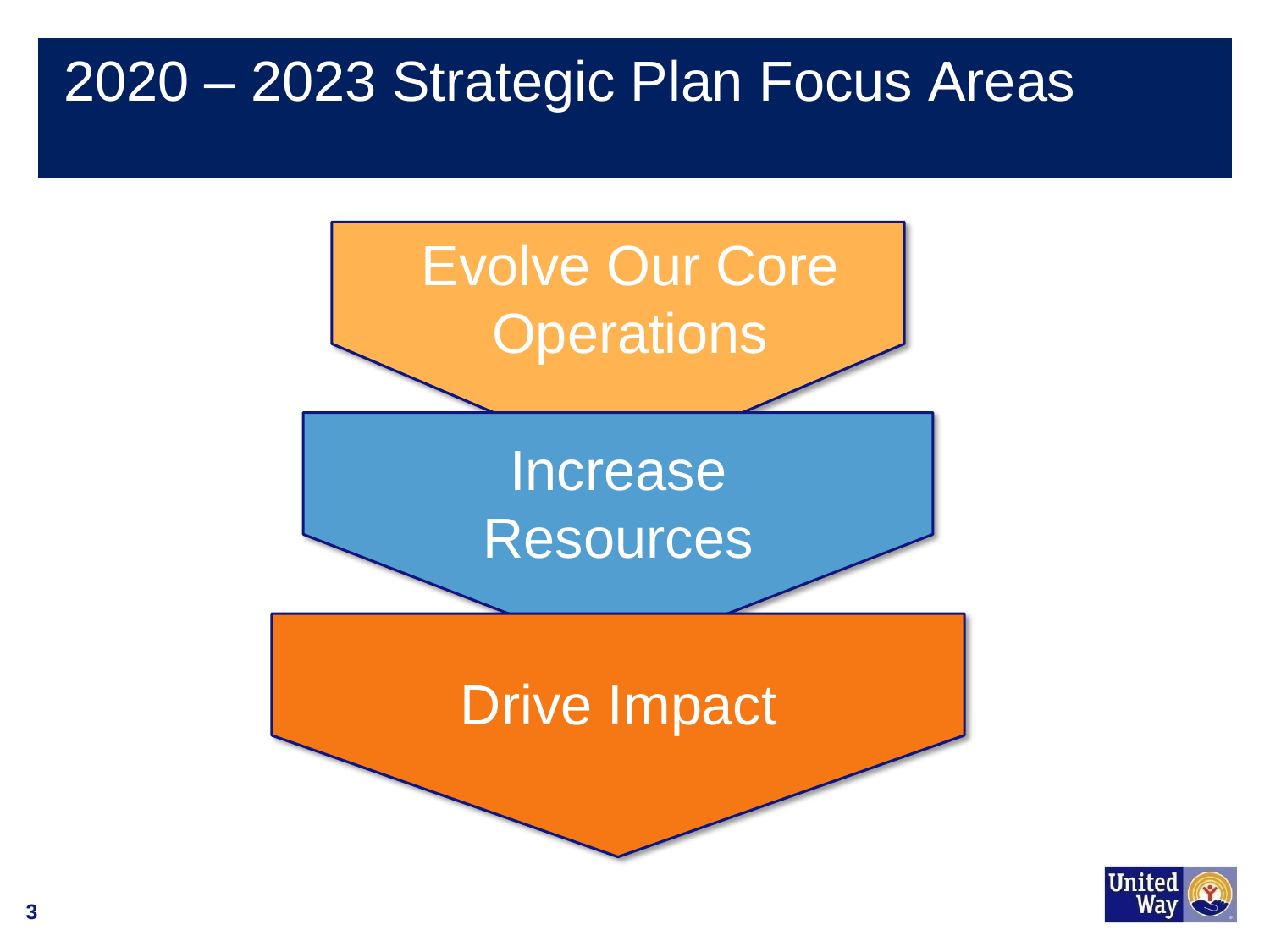**Objective:** United Way of the Lowcountry will evolve our core operations in order to enhance communications, perform a digital transformation of backbone operations, and to improve financial systems and planning.

### **A. Marketing & Communications**

UWL plans to enhance our Marketing & Communications programs and efforts, as a key enabler to our various strategic initiatives

- Establish an Annual Marketing and Communication Calendar, which enables both our Residential and Workplace campaigns, as well as other efforts throughout the year
- Refine the United Way of the Lowcountry brand and value proposition
- Enhance our Marketing & Communications capabilities, based on the new United Way Worldwide technology enablers

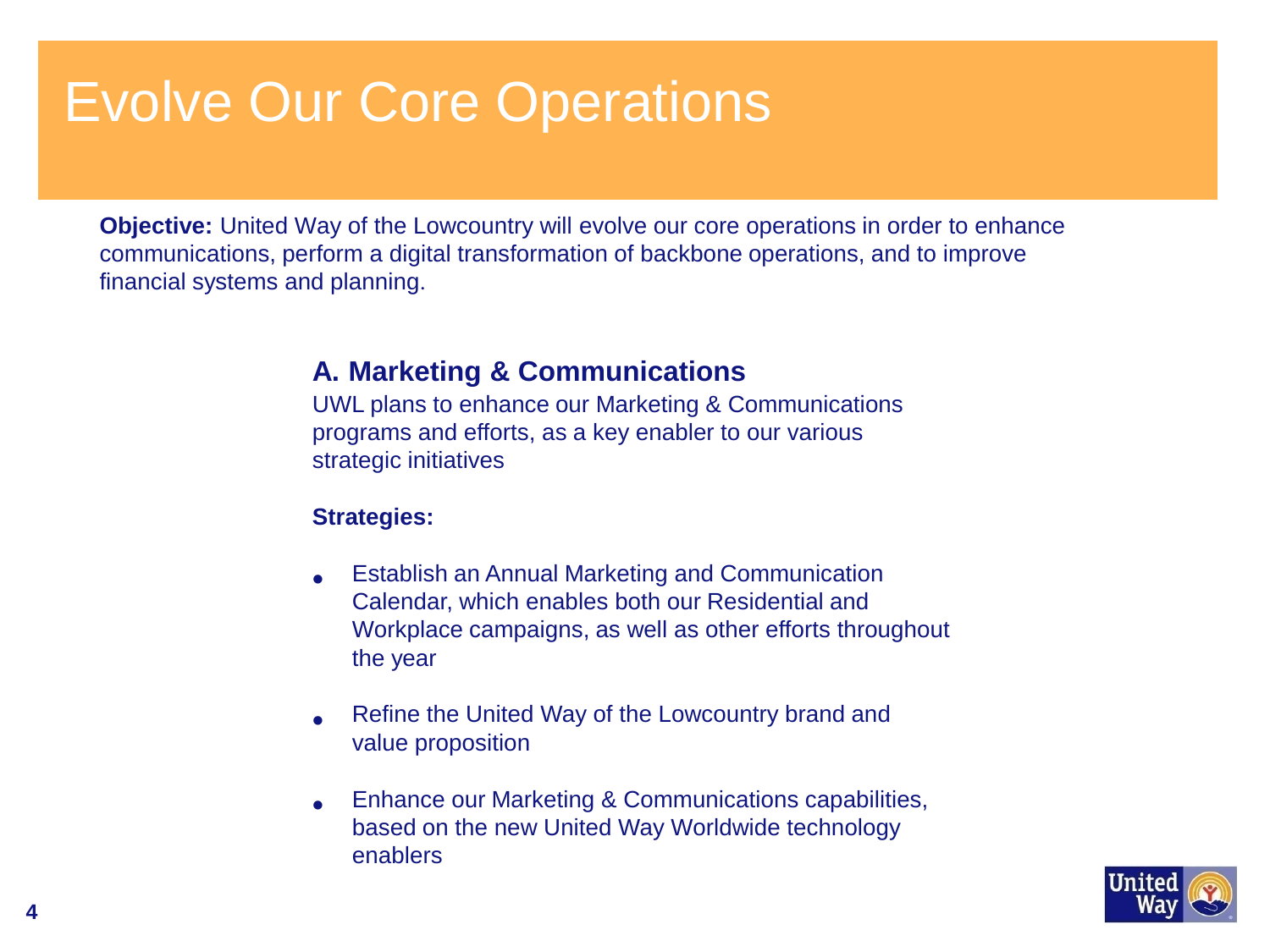**Objective**: United Way of the Lowcountry will evolve our core operations in order to enhance communications, perform a digital transformation of backbone operations, and to improve financial systems and planning.

### **B. Digital transformation**

The UWL must undergo a Digital Transformation and ensure it is effectively utilizing various technology enablers to interact with constituents and run ongoing operations

- Establish and more fully utilize Charityproud as our core Donor Management System
- Evaluate and define training needs on primary and secondary technology enablers in order to successfully utilize each
- Prepare for evolving digital services by performing data cleanup
- Assess the opportunities and impact of the various technology enablers of the new UW Worldwide Digital **Services**

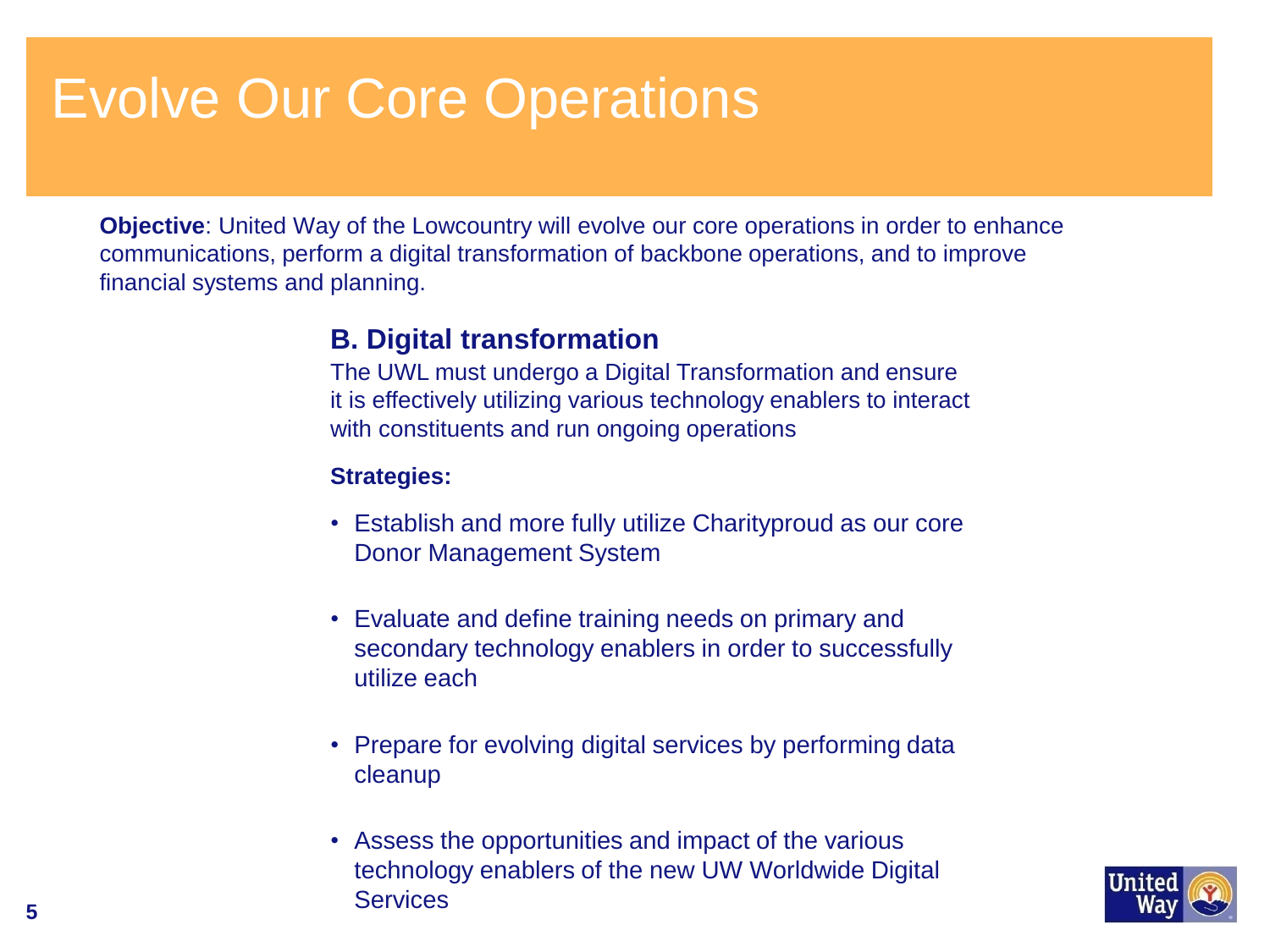**Objective**: United Way of the Lowcountry will evolve our core operations in order to enhance communications, perform a digital transformation of backbone operations, and to improve financial systems and planning.

### **C. Financial Systems and Planning**

The UWL is establishing improved financial systems and financial planning

- Upgrade our accounting software and system to ensure the ability to meet the needs of growing demand
- Refine the UWL Chart of Accounts, so that the account structure better enables management of the business and requisite financials
- Establish a 5-year macro financial plan
- Establish a structured, full-lifecycle Grants Management program

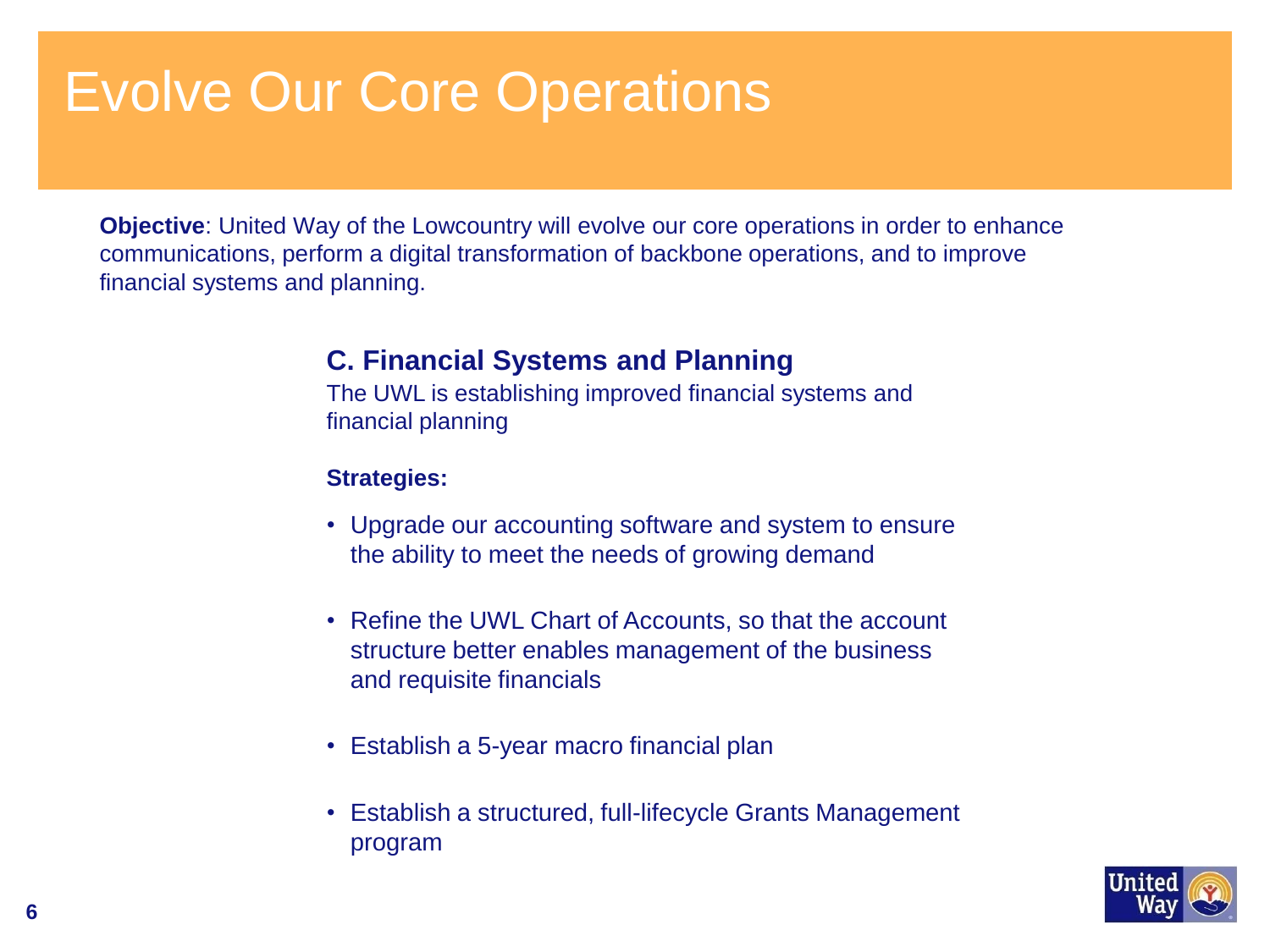**Objective**: United Way of the Lowcountry will evolve our core operations in order to enhance communications, perform a digital transformation of backbone operations, and to improve financial systems and planning.

### **D. United Way Board Development**

UWL will reinvigorate our Board of Directors structure, in order to ensure board member engagement in key areas, ensure board diversity, and better enable our strategy implementation

- Review and refine the skillsets required to provide quality governance for UWL
- Review and refine both our Board Committee structure and initiatives where we need board member involvement
- Review and refine requirements for board member participation in needed areas
- Evaluate board member mentorship and succession
- Evaluate diversity in our boardroom in order to appropriately represent our community

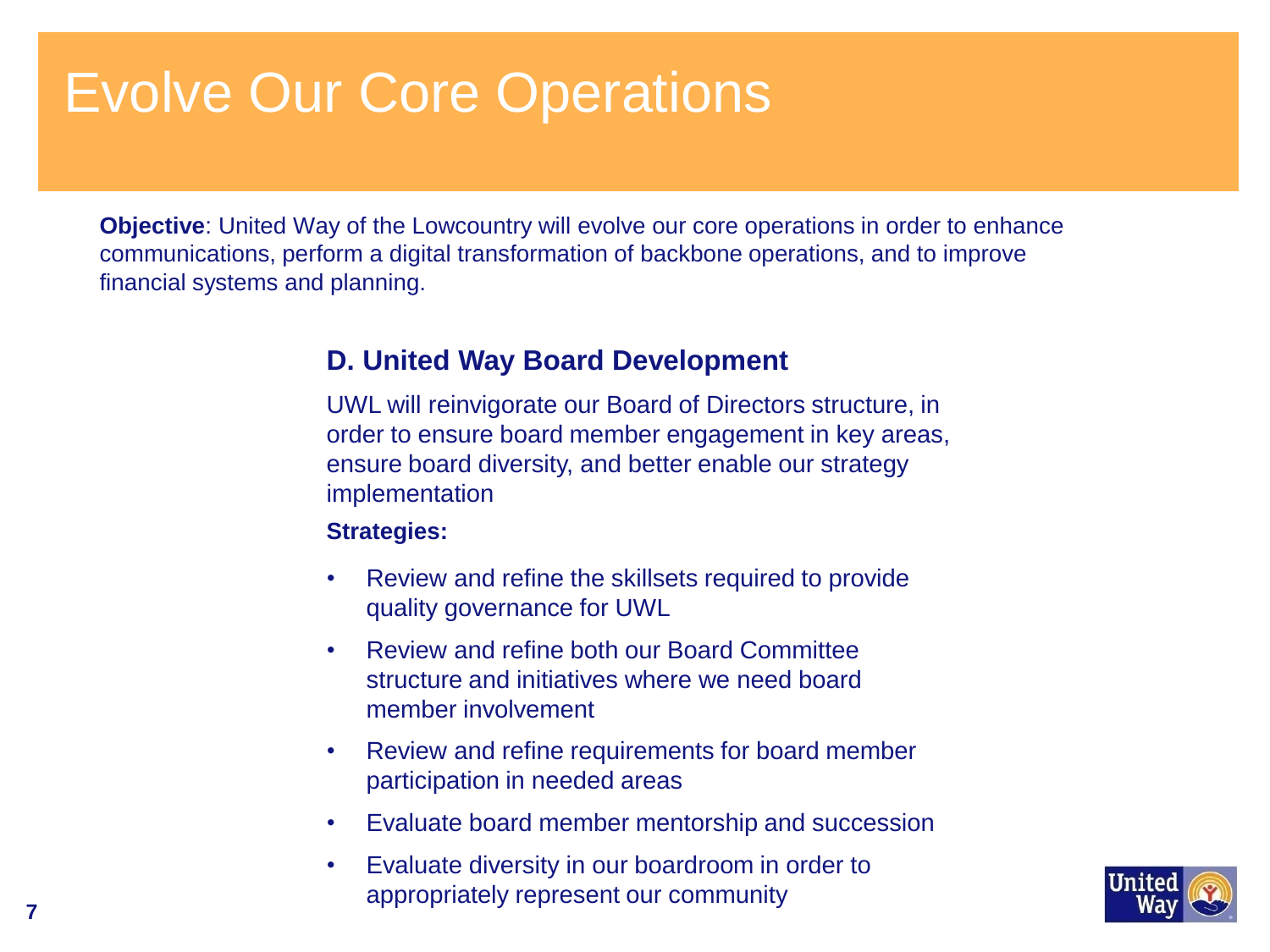# Increase Resources

**Objective:** United Way of the Lowcountry will increase resources by increasing engagement with individuals and corporations in order to provide the means to drive impact.

## **A. Individual Engagement**

UWL will enhance our "Individual Engagement" in the community, by initiating a variety of changes which will both improve our Residential Campaign, as well as our volunteer efforts.

- Re-establish a "Focused Campaign Period" for Individual Engagement
- Establish a more structured, full-lifecycle Volunteer Program to engage the community in our various efforts throughout the year
- Establish a more proactive and well-rounded Alexis de Tocqueville Society Program
- Enhance our communications to individuals
- Establish and nurture a second Affinity Group (after Women United), focused on Young & Emerging Leaders

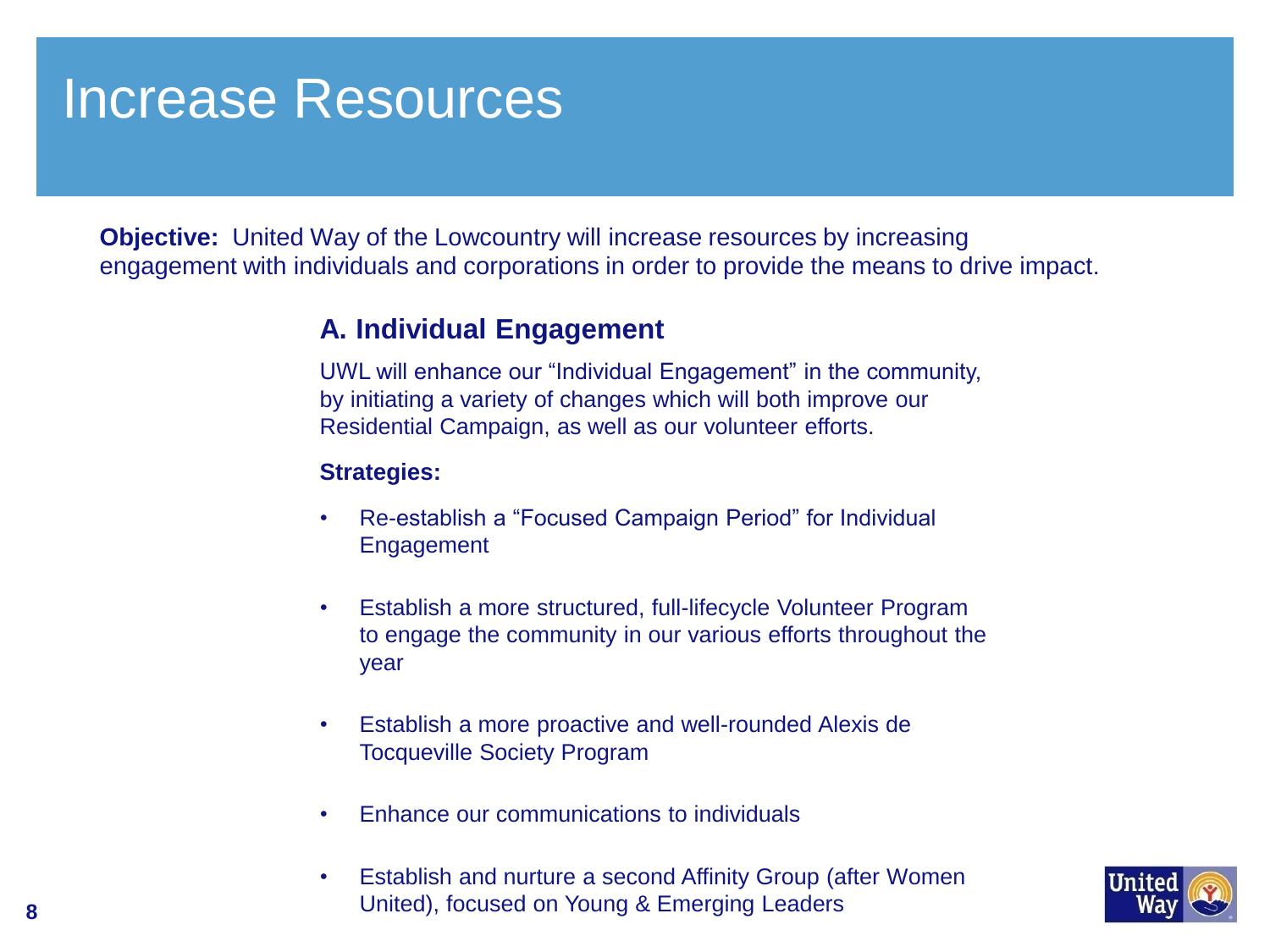## Increase Resources

**Objective:** United Way of the Lowcountry will increase resources by increasing engagement with individuals and corporations in order to provide the means to drive impact.

### **B. Workplace Engagement**

UWL will enhance our "Workplace Engagement" by initiating a variety of changes which will both improve our Workplace Campaign, as well as the way we partner with businesses and public sector organizations.

- Re-establish a "Focused Campaign Period" for Workplace Engagement where possible, and clearly identify workplace schedules that fall outside of the Focused Campaign Period
- Leverage the UWWW Workplace Campaign Playbook to reinvigorate our workplace partner engagement and contribution
- Enhance our workplace communication methodology

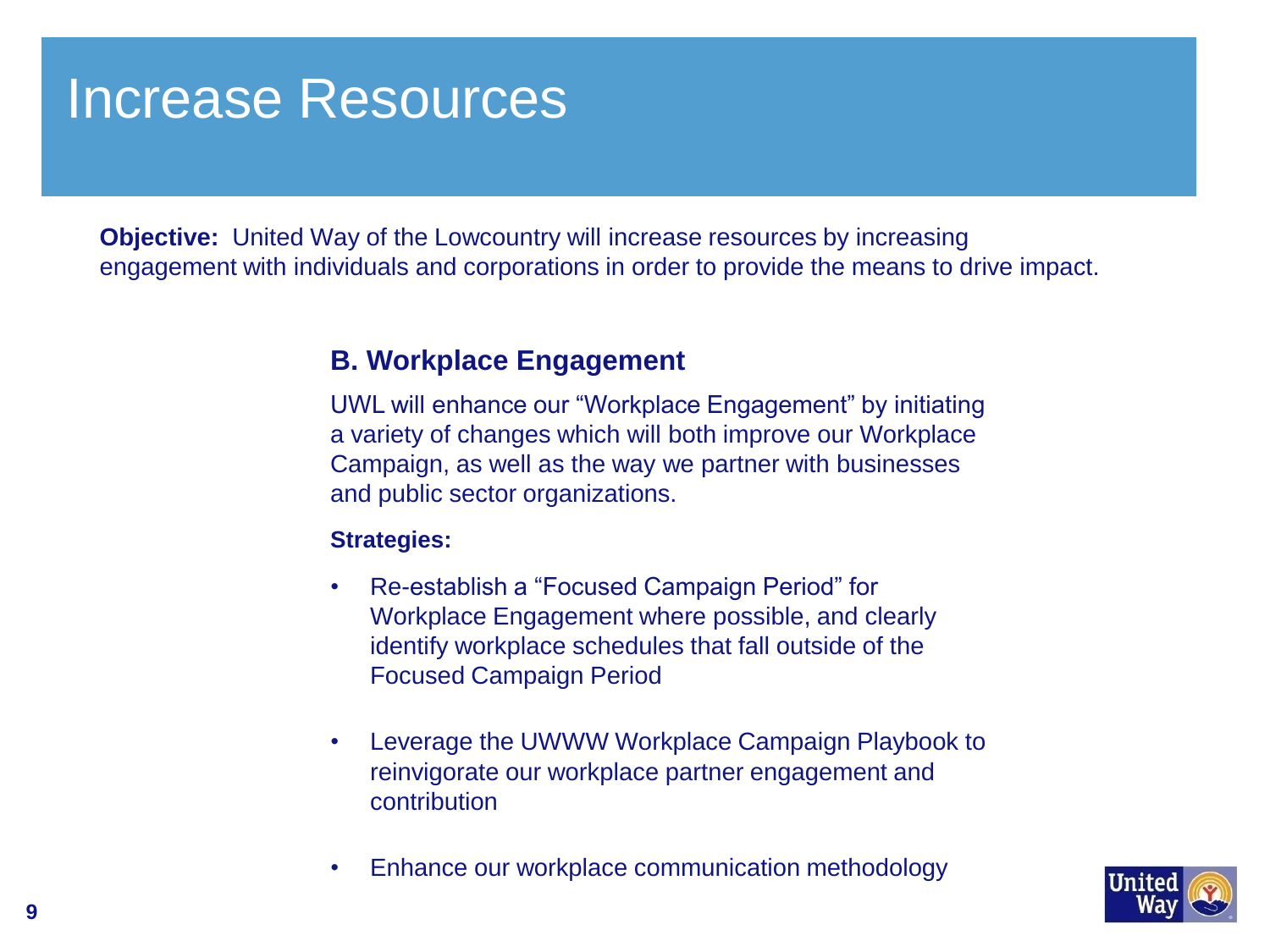# Increase Resources

**Objective:** United Way of the Lowcountry will increase resources by increasing engagement with individuals and corporations in order to provide the means to drive impact.

## **C. Gated Community Program**

UWL will establish a full lifecycle "Gated Community Program" which will better enable our interactions with residents of those communities

- Establish a formal Gated Community Program. This would be a full lifecycle approach to initiating, developing and managing UWL efforts in major gated communities in the Lowcountry
- Prioritize Gated Communities (and neighborhoods) and establish "champions" to help drive our UWL efforts in each top priority GC
- Facilitate and enable ongoing, sustainable efforts with these GC's

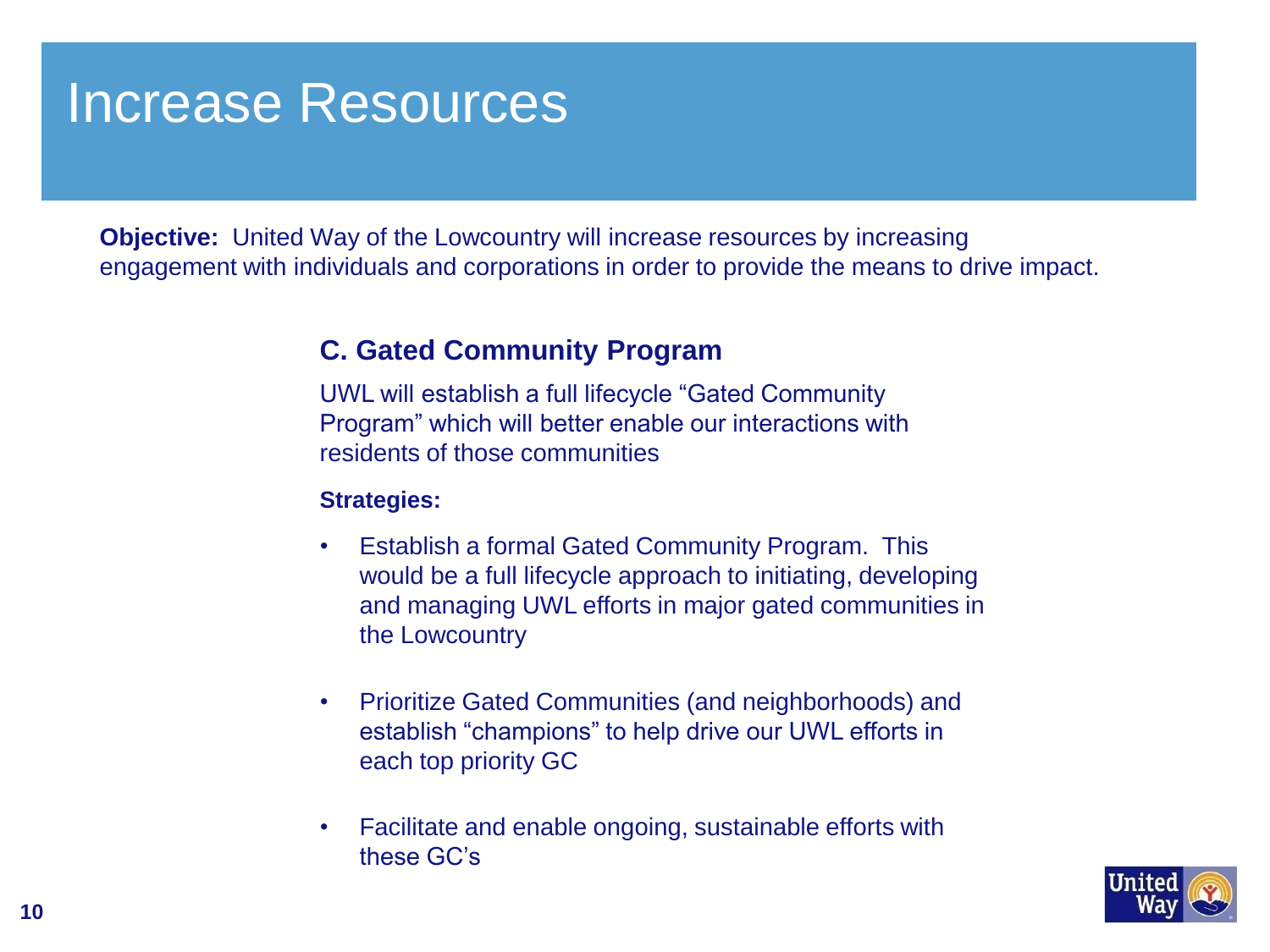# **Drive Impact**

**Objective:** United Way of the Lowcountry plans to drive greater impact in our communities throughout Beaufort and Jasper Counties.

## **A. COVID-19 Response**

The UWL is actively engaging in various community response efforts, intended to mitigate the long-term impact of COVID-19 on our counties

- Proactively engage in "Policy Advocacy" to encourage and leverage potential national relief bills in Congress, which may provide grant funding for our community
- Launch the UWL COVID-19 Relief Fund to assist the Lowcountry's most vulnerable neighbors
- Increase collaboration with local and regional agencies
- Determine how to best reoptimize UWL resources in order to respond to this crisis

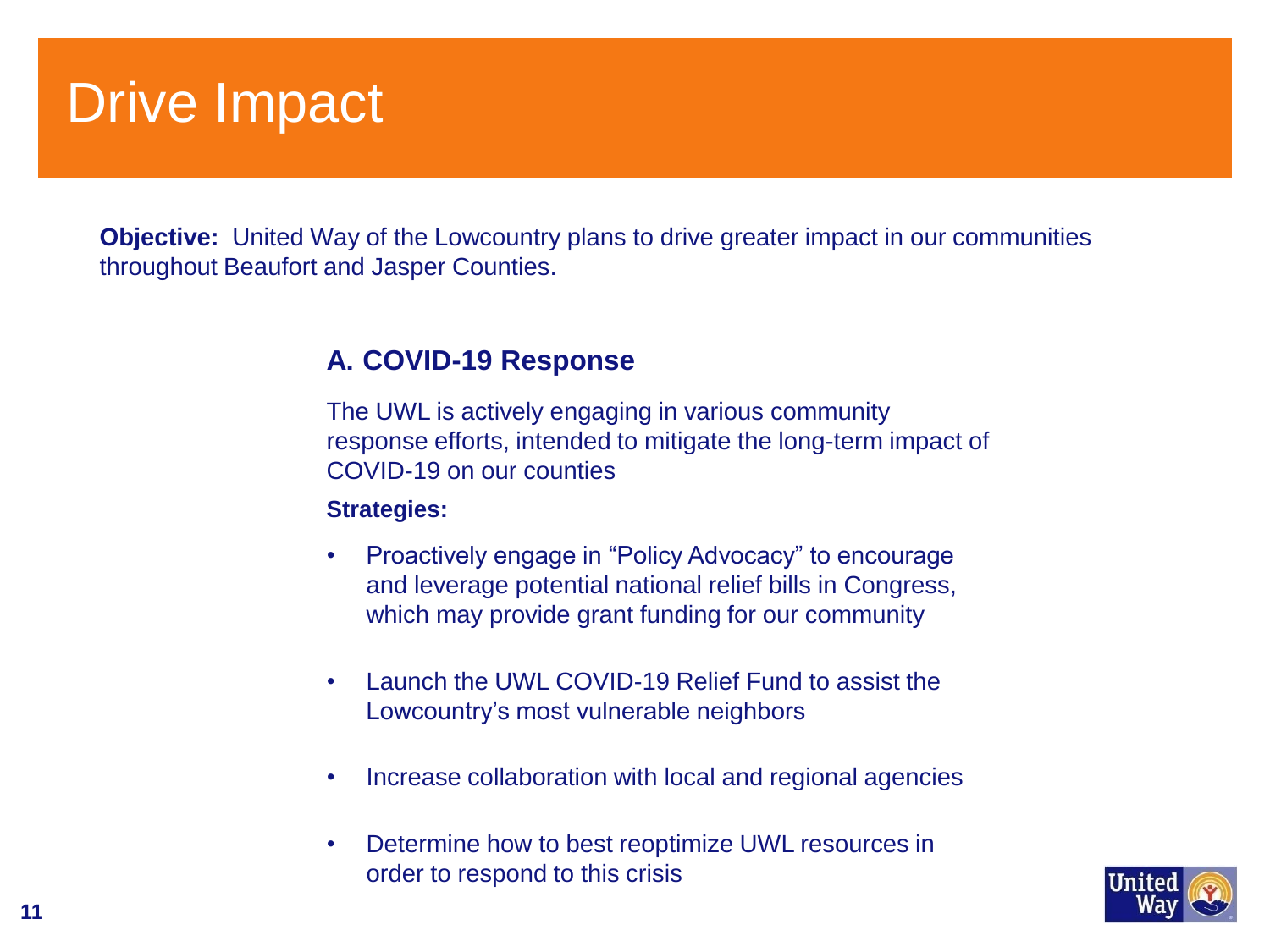# **Drive Impact**

**Objective:** United Way of the Lowcountry plans to drive greater impact in our communities in Beaufort and Jasper Counties.

## **B. Community Impact**

UWL has successfully initiated the Community Impact process and is starting to see measurable results. We feel that we have enough experience to reassess our program based on obtainable data, and to make improvements were applicable

- Perform a holistic Needs Assessment of Beaufort and Jasper Counties
- Establish a schedule to evaluate Community Impact baseline metrics, and for recurring evaluation exercises
- Utilize the established priority areas (Education, Basic Needs, Income/ Family Stability, Health) as the organizing framework for ALL internal and external programs
- Research the viability of creating Community Development "discretionary fund" for emergent one-time small grants